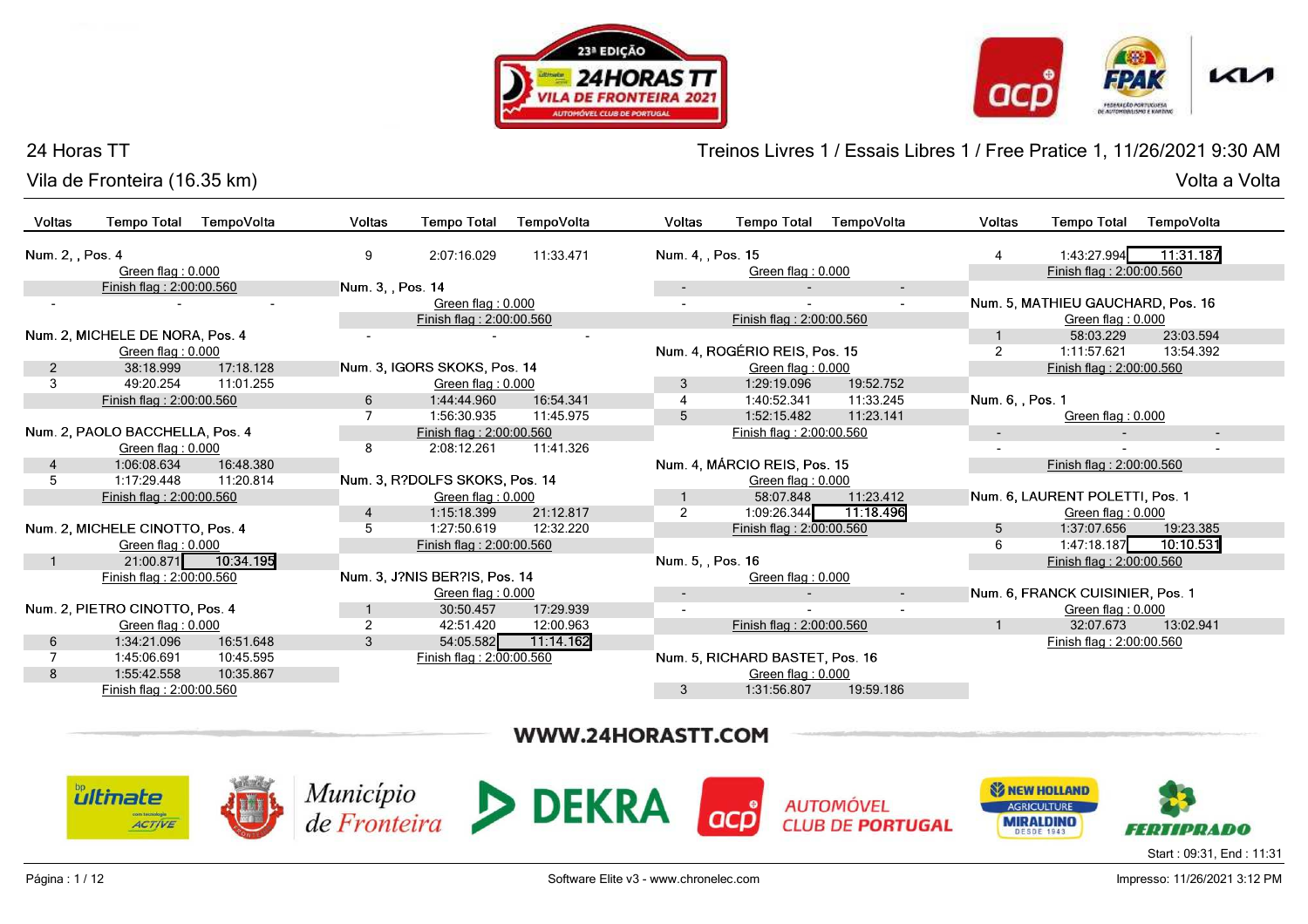



## 24 Horas TT

Vila de Fronteira (16.35 km)Volta a Volta

Treinos Livres 1 / Essais Libres 1 / Free Pratice 1, 11/26/2021 9:30 AM

| Voltas                   | <b>Tempo Total</b>                | TempoVolta               | <b>Voltas</b>    | <b>Tempo Total</b>               | TempoVolta | <b>Voltas</b>     | <b>Tempo Total</b>                  | TempoVolta               | Voltas             | <b>Tempo Total</b>               | TempoVolta |  |
|--------------------------|-----------------------------------|--------------------------|------------------|----------------------------------|------------|-------------------|-------------------------------------|--------------------------|--------------------|----------------------------------|------------|--|
|                          | Num. 6, JEREMY LOURENCO, Pos. 1   |                          |                  | Finish flag: 2:00:00.560         |            | Num. 9, Pos. 22   |                                     |                          |                    | Finish flag: 2:00:00.560         |            |  |
|                          | Green flag: 0.000                 |                          |                  |                                  |            |                   | Green flag: 0.000                   |                          |                    |                                  |            |  |
| 2                        | 53:06.508                         | 20:58.835                | Num. 8, , Pos. 6 |                                  |            |                   |                                     | $\sim$                   |                    | Num. 10, TIAGO REIS, Pos. 7      |            |  |
| 3                        | 1:05:35.001                       | 12:28.493                |                  | Green flag: 0.000                |            |                   | Finish flag: 2:00:00.560            |                          |                    | Green flag: 0.000                |            |  |
|                          |                                   | 12:09.270                |                  |                                  |            |                   |                                     |                          |                    |                                  | 10:52.470  |  |
| $\overline{4}$           | 1:17:44.271                       |                          |                  |                                  | $\sim$     |                   |                                     |                          |                    | 49:55.898                        |            |  |
|                          | Finish flag: 2:00:00.560          |                          |                  |                                  |            |                   | Num. 9. JEAN LUC MARTINEAU, Pos. 22 |                          |                    | Finish flag: 2:00:00.560         |            |  |
|                          |                                   |                          |                  | Finish flag: 2:00:00.560         |            |                   | Green flag: 0.000                   |                          |                    |                                  |            |  |
| Num. 7, , Pos. 20        |                                   |                          |                  |                                  |            |                   | 26:23.143                           | 13:07.074                |                    | Num. 10, DANIEL SILVA, Pos. 7    |            |  |
|                          | Green flag: 0.000                 |                          |                  | Num. 8, FRANCIS BALOCCHI, Pos. 6 |            | $\overline{2}$    | 39:01.700                           | 12:38.557                |                    | Green flag: 0.000                |            |  |
|                          |                                   | $\overline{\phantom{a}}$ |                  | Green flag: 0.000                |            |                   | Finish flag: 2:00:00.560            |                          | 2                  | 1:14:37.286                      | 24:41.388  |  |
| $\overline{\phantom{a}}$ |                                   | $\blacksquare$           | 3                | 52:13.742                        | 16:33.420  |                   |                                     |                          | 3                  | 1:27:03.851                      | 12:26.565  |  |
|                          | Finish flag: 2:00:00.560          |                          | 4                | 1:03:38.673                      | 11:24.931  |                   | Num. 9, PATRICE LAMOUREUX, Pos. 22  |                          | $\overline{4}$     | 1:39:09.766                      | 12:05.915  |  |
|                          |                                   |                          | 5                | 1:15:03.802                      | 11:25.129  |                   | Green flag: 0.000                   |                          | 5                  | 1:51:05.695                      | 11:55.929  |  |
|                          | Num. 7, VÍCTOR CONCEIÇÃO, Pos. 20 |                          |                  | Finish flag: 2:00:00.560         |            | 6                 | 1:47:42.859                         | 24:40.867                |                    | Finish flag: 2:00:00.560         |            |  |
|                          | Green flag: 0.000                 |                          |                  |                                  |            |                   | 1:59:34.947                         | 11:52.088                |                    |                                  |            |  |
| 5                        | 1:42:09.457                       | 18:04.104                |                  | Num. 8, NICOLAS MARTIN, Pos. 6   |            |                   | Finish flag: 2:00:00.560            |                          | Num. 11, , Pos. 39 |                                  |            |  |
|                          | Finish flag: 2:00:00.560          |                          |                  | Green flag: $0.000$              |            |                   |                                     |                          |                    | Green flag: 0.000                |            |  |
|                          |                                   |                          |                  | 24:10.000                        | 11:47.787  |                   | Num. 9, JOÉL CHOPIN, Pos. 22        |                          |                    | Finish flag: 2:00:00.560         |            |  |
|                          | Num. 7, NUNO PIRES, Pos. 20       |                          | $\overline{2}$   | 35:40.322                        | 11:30.322  |                   | Green flag: 0.000                   |                          |                    |                                  |            |  |
|                          | Green flag: $0.000$               |                          |                  | Finish flag: 2:00:00.560         |            | 3                 | 58:45.913                           | 19:44.213                |                    |                                  |            |  |
| 3                        | 1:12:16.010                       | 23:37.444                |                  |                                  |            |                   | 1:10:57.698                         | 12:11.785                |                    | Num. 11, DAVID MONTEIRO, Pos. 39 |            |  |
| 4                        | 1:24:05.353                       | 11:49.343                |                  | Num. 8, LAURENT FOUQUET, Pos. 6  |            | 5                 | 1:23:01.992                         | 12:04.294                |                    | Green flag: 0.000                |            |  |
|                          | Finish flag: 2:00:00.560          |                          |                  | Green flag: 0.000                |            |                   | Finish flag: 2:00:00.560            |                          |                    | 38:35.902                        | 13:37.606  |  |
|                          |                                   |                          | 6                | 1:37:46.352                      | 22:42.550  |                   |                                     |                          | $\overline{2}$     | 52:27.873                        | 13:51.971  |  |
|                          | Num. 7. FILIPE CARVALHO, Pos. 20  |                          | 7                | 1:48:29.317                      | 10:42.965  | Num. 10, , Pos. 7 |                                     |                          | 3                  | 1:06:14.209                      | 13:46.336  |  |
|                          | Green flag: 0.000                 |                          | 8                | 1:59:38.866                      | 11:09.549  |                   | Green flag: 0.000                   |                          |                    | 1:49:23.967                      | 43:09.758  |  |
|                          | 32:15.469                         | 12:48.199                |                  | Finish flag: 2:00:00.560         |            | $\sim$            |                                     | $\overline{\phantom{a}}$ |                    | Finish flag: 2:00:00.560         |            |  |
| 2                        | 48:38.566                         | 16:23.097                |                  |                                  |            |                   |                                     |                          | 5                  | 2:02:28.537                      | 13:04.570  |  |
|                          |                                   |                          |                  |                                  |            |                   |                                     |                          |                    |                                  |            |  |

# WWW.24HORASTT.COM

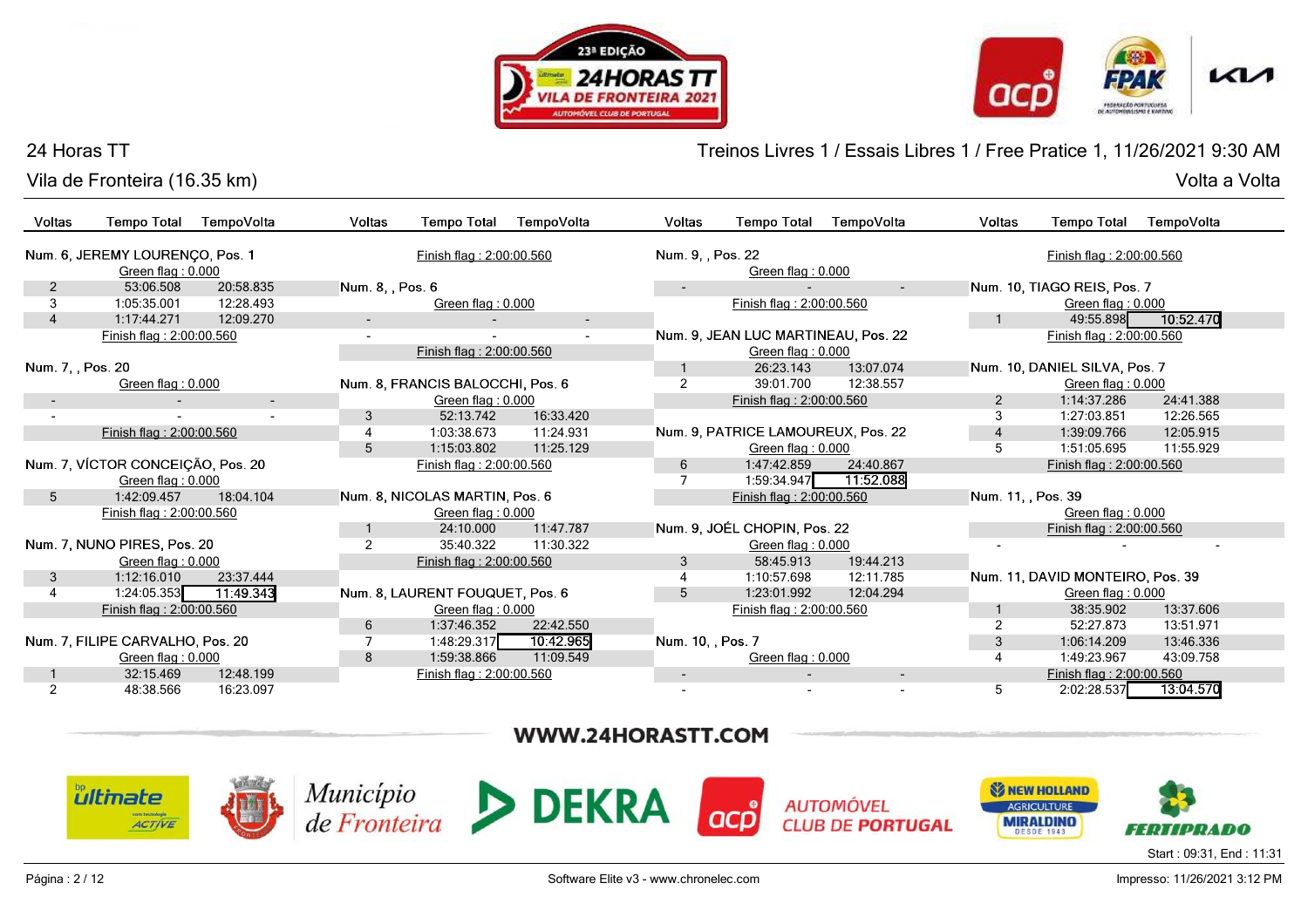





## 24 Horas TT

Vila de Fronteira (16.35 km)

Treinos Livres 1 / Essais Libres 1 / Free Pratice 1, 11/26/2021 9:30 AM

Volta a Volta Volta a Volta

| <b>Tempo Total</b><br>Voltas<br>TempoVolta                | TempoVolta<br><b>Voltas</b><br><b>Tempo Total</b> | <b>Voltas</b><br><b>Tempo Total</b><br>TempoVolta    | Voltas<br>TempoVolta<br><b>Tempo Total</b>         |
|-----------------------------------------------------------|---------------------------------------------------|------------------------------------------------------|----------------------------------------------------|
| Num. 12, Pos. 21                                          | Num. 14, MIKOLAJ OTTO, Pos. 2                     | 1:54:14.205<br>18:55.484                             | 1:06:37.241<br>13:38.073<br>$\overline{2}$         |
| Green flag: 0.000                                         | Green flag: 0.000                                 | Finish flag: 2:00:00.560                             | Finish flag: 2:00:00.560                           |
| $\sim$                                                    | 2<br>42:22.960<br>21:42.430                       |                                                      |                                                    |
| Finish flag: 2:00:00.560                                  | Finish flag: 2:00:00.560                          | Num. 15, SOFIA VIEIRA, Pos. 55                       | Num. 17, Pos. 9                                    |
|                                                           |                                                   | Green flag: 0.000                                    | Green flag: 0.000                                  |
| Num. 12, RUI MARQUES, Pos. 21                             | Num. 14, JACEK SOBON, Pos. 2                      | 24:57.351<br>1:35:18.721<br>3                        | Finish flag: 2:00:00.560                           |
| Green flag: 0.000                                         | Green flag: 0.000                                 | Finish flag: 2:00:00.560                             |                                                    |
| 1:46:43.702<br>12:13.787                                  | 17:09.009<br>1:16:45.321<br>$\overline{4}$        |                                                      |                                                    |
| 1:58:34.293<br>2<br>11:50.591<br>Finish flag: 2:00:00.560 | Finish flag: 2:00:00.560                          | Num. 15, JOÃO FRANCO, Pos. 55<br>Green flag: $0.000$ | Num. 17, HUGUES LACAM, Pos. 9<br>Green flag: 0.000 |
|                                                           | Num. 14, PEDRO DIAS DA SILVA, Pos. 2              | 18:50.645<br>1:10:21.370<br>2                        | 1:50:50.994<br>19:19.470<br>6                      |
| Num. 14, Pos. 2                                           | Green flag: 0.000                                 | Finish flag: 2:00:00.560                             | Finish flag: 2:00:00.560                           |
| Green flag: 0.000                                         | 20:40.530 10:12.110                               |                                                      | 10:57.198<br>2:01:48.192                           |
| $\sim$<br>$\sim$                                          | Finish flag: 2:00:00.560                          | Num. 16. . Pos. 41                                   |                                                    |
|                                                           |                                                   | Green flag: 0.000                                    | Num. 17, RICHARD OGUEZ, Pos. 9                     |
| Finish flag: 2:00:00.560                                  | Num. 15, , Pos. 55                                | $\sim$<br>$\overline{\phantom{a}}$                   | Green flag: 0.000                                  |
|                                                           | Green flag: 0.000                                 | $\overline{\phantom{a}}$                             | 46:48.198<br>2<br>19:27.752                        |
| Num. 14, ADAM BOMBA, Pos. 2                               | $\overline{\phantom{a}}$                          | Finish flag: 2:00:00.560                             | 3<br>58:40.624<br>11:52.426                        |
| Green flag: 0.000                                         |                                                   |                                                      | Finish flag: 2:00:00.560                           |
| 17:13.352<br>3<br>59:36.312                               | Finish flag: 2:00:00.560                          | Num. 16, TÂNIA SEQUEIRA, Pos. 41                     |                                                    |
| Finish flag: 2:00:00.560                                  |                                                   | Green flag: 0.000                                    | Num. 17, JOSÉ CASTAN, Pos. 9                       |
|                                                           | Num. 15, ALEXANDRE FRANCO, Pos. 55                | 21:32.312<br>1:28:09.553<br>3                        | Green flag: 0.000                                  |
| Num. 14, LUKASZ ZOLL, Pos. 2                              | Green flag: 0.000                                 | 1:44:09.982<br>16:00.429                             | 27:20.446<br>11:01.663                             |
| Green flag: 0.000                                         | 17:51.634<br>51:30.725                            | Finish flag: 2:00:00.560                             | Finish flag: 2:00:00.560                           |
| $5^{\circ}$<br>1:37:25.309<br>20:39.988                   | Finish flag: 2:00:00.560                          |                                                      |                                                    |
| Finish flag: 2:00:00.560                                  |                                                   | Num. 16, FILIPA SEQUEIRA, Pos. 41                    |                                                    |
|                                                           | Num. 15, DIOGO VIEIRA, Pos. 55                    | Green flag: 0.000                                    |                                                    |
|                                                           |                                                   | 19:41.575<br>52:59.168                               |                                                    |
|                                                           | Green flag: 0.000                                 |                                                      |                                                    |

# WWW.24HORASTT.COM









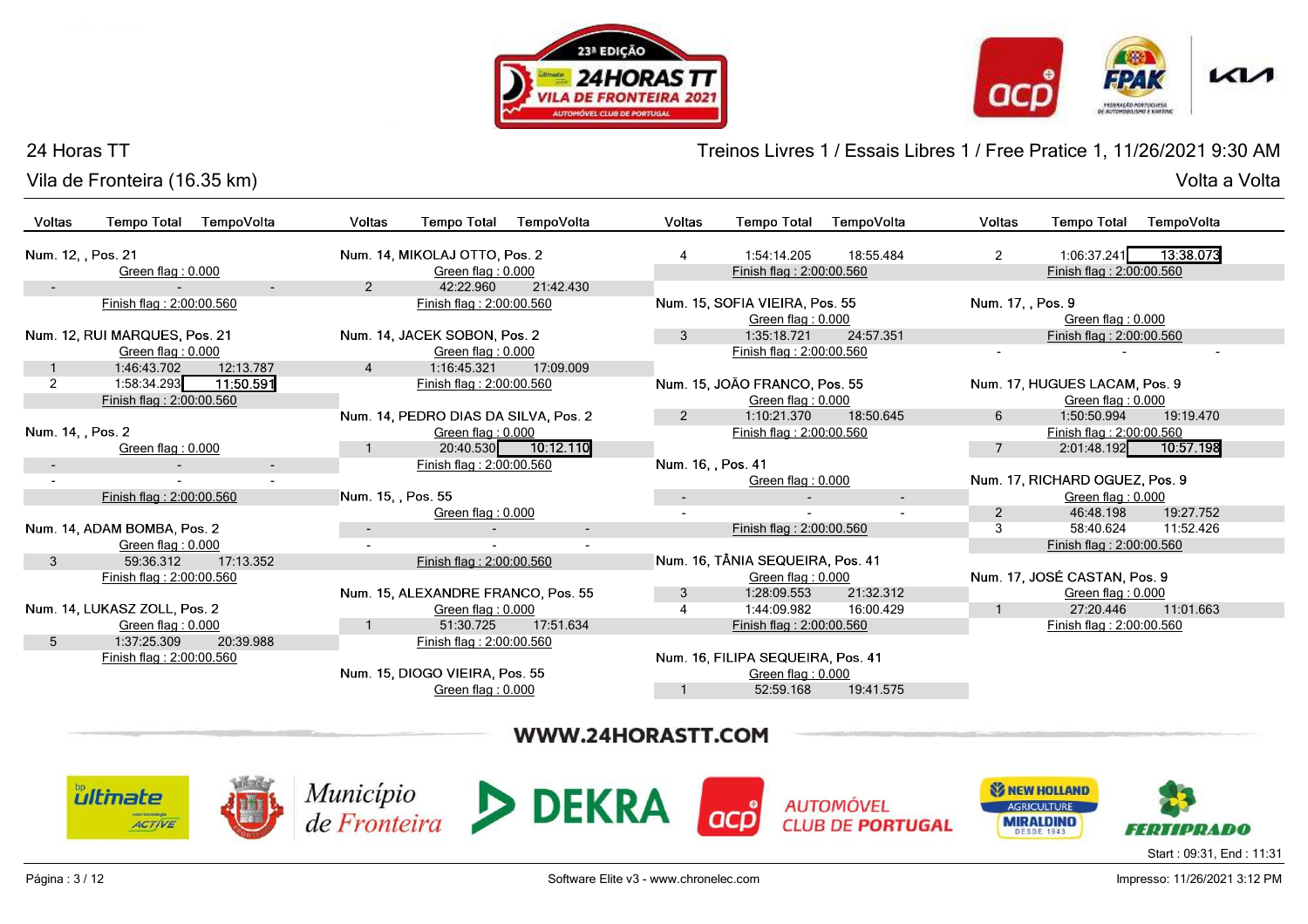





## 24 Horas TT

Vila de Fronteira (16.35 km)Volta a Volta

Treinos Livres 1 / Essais Libres 1 / Free Pratice 1, 11/26/2021 9:30 AM

| Voltas             | <b>Tempo Total</b>                      | TempoVolta               | <b>Voltas</b>      | <b>Tempo Total</b>                                 | TempoVolta          | <b>Voltas</b>      | <b>Tempo Total</b>                                 | TempoVolta               | Voltas             | <b>Tempo Total</b>                                   | TempoVolta                              |
|--------------------|-----------------------------------------|--------------------------|--------------------|----------------------------------------------------|---------------------|--------------------|----------------------------------------------------|--------------------------|--------------------|------------------------------------------------------|-----------------------------------------|
|                    | Num. 17. LAURENT DORNEL. Pos. 9         |                          |                    | Num. 19. PASCAL HOLLOCOU, Pos. 48                  |                     |                    |                                                    |                          | 5                  | 1:23:23.470                                          | 12:12.943                               |
|                    | Green flag: 0.000                       |                          |                    | Green flag: 0.000                                  |                     |                    | Finish flag: 2:00:00.560                           |                          |                    | Finish flag: 2:00:00.560                             |                                         |
| 4                  | 1:18:57.347                             | 20:16.723                | 2                  | 1:32:29.758                                        | 46:25.081           |                    |                                                    |                          |                    |                                                      |                                         |
| 5                  | 1:31:31.524<br>Finish flag: 2:00:00.560 | 12:34.177                |                    | Finish flag: 2:00:00.560                           |                     |                    | Num. 22, YANN MORIZE, Pos. 13<br>Green flag: 0.000 |                          |                    | Num. 25, JORGE CAETANO, Pos. 18<br>Green flag: 0.000 |                                         |
|                    |                                         |                          | Num. 20, , Pos. 37 |                                                    |                     |                    | Finish flag: 2:00:00.560                           |                          | 6                  | 1:46:41.983                                          | 23:18.513                               |
| Num. 18, , Pos. 50 |                                         |                          |                    | Green flag: 0.000                                  |                     | 5                  | 2:08:44.823                                        | 18:47.672                | $\overline{7}$     | 1:59:28.665                                          | 12:46.682                               |
|                    | Green flag: 0.000                       |                          |                    |                                                    | $\sim$              |                    |                                                    |                          |                    | Finish flag: 2:00:00.560                             |                                         |
|                    |                                         |                          |                    | Finish flag: 2:00:00.560                           |                     |                    | Num. 22, FLORENT CHARVOT, Pos. 13                  |                          |                    |                                                      |                                         |
|                    |                                         |                          |                    |                                                    |                     |                    | Green flag: 0.000                                  |                          | Num. 26, , Pos. 35 |                                                      |                                         |
|                    | Finish flag: 2:00:00.560                |                          |                    | Num. 20, MARIE-ALINE RYO, Pos. 37                  |                     |                    | 1:15:40.669                                        | 21:32.551                |                    | Green flag: 0.000                                    |                                         |
|                    |                                         |                          |                    | Green flag: 0.000                                  |                     | $\overline{2}$     | 1:27:22.381                                        | 11:41.712                |                    | Finish flag: 2:00:00.560                             |                                         |
| Num. 19, , Pos. 48 |                                         |                          |                    | 1:58:32.023                                        | 31:54.040           | 3                  | 1:38:45.443                                        | 11:23.062                |                    |                                                      |                                         |
|                    | Green flag: 0.000                       |                          |                    | Finish flag: 2:00:00.560                           |                     | 4                  | 1:49:57.151                                        | 11:11.708                |                    |                                                      |                                         |
|                    |                                         | $\overline{\phantom{a}}$ |                    |                                                    |                     |                    | Finish flag: 2:00:00.560                           |                          |                    |                                                      | Num. 26, JOSÉ GONZALEZ ABELLÁN, Pos. 35 |
|                    | $\sim$                                  | $\sim$                   |                    | Num. 20, LUCAS BEUROIS, Pos. 37                    |                     |                    |                                                    |                          |                    | Green flag: 0.000                                    |                                         |
|                    | Finish flag: 2:00:00.560                |                          |                    | Green flag: 0.000                                  |                     | Num. 25, , Pos. 18 |                                                    |                          |                    | 31:20.994                                            | 17:22.146                               |
|                    |                                         |                          |                    |                                                    | 43:20.874 13:03.342 |                    | Green flag: 0.000                                  |                          | 6                  | 1:56:38.607                                          | 16:00.985                               |
|                    | Num. 19, JEAN LOUIS BENJABEN, Pos. 48   |                          |                    | Finish flag: 2:00:00.560                           |                     | $\sim$             |                                                    | $\overline{\phantom{a}}$ |                    | Finish flag: 2:00:00.560                             |                                         |
|                    | Green flag: 0.000                       |                          |                    |                                                    |                     |                    |                                                    |                          |                    | 2:09:30.838                                          | 12:52.231                               |
| $\mathbf{3}$       | 1:55:32.842<br>Finish flag: 2:00:00.560 | 23:03.084                |                    | Num. 20, ROGER AUDAS, Pos. 37<br>Green flag: 0.000 |                     |                    | Finish flag: 2:00:00.560                           |                          |                    |                                                      | Num. 26, DOMINGO ROMÁN PARDOS, Pos. 35  |
|                    |                                         |                          | 2                  | 1:12:34.592                                        | 29:13.718           |                    | Num. 25, EDUARDO MOTA, Pos. 18                     |                          |                    | Green flag: 0.000                                    |                                         |
|                    | Num. 19, ERIC SENT, Pos. 48             |                          | 3                  | 1:26:37.983                                        | 14:03.391           |                    | Green flag: 0.000                                  |                          | 4                  | 1:27:13.836                                          | 19:05.655                               |
|                    | Green flag: 0.000                       |                          |                    | Finish flag: 2:00:00.560                           |                     |                    | 26:42.555                                          | 11:41.443                | 5                  | 1:40:37.622                                          | 13:23.786                               |
|                    | 46:04.677                               | 15:27.268                |                    |                                                    |                     |                    | 47:34.773                                          | 20:52.218                |                    | Finish flag: 2:00:00.560                             |                                         |
|                    | Finish flag: 2:00:00.560                |                          | Num. 22, , Pos. 13 |                                                    |                     | 3                  | 59:25.526                                          | 11:50.753                |                    |                                                      |                                         |
|                    |                                         |                          |                    | Green flag: 0.000                                  |                     | 4                  | 1:11:10.527                                        | 11:45.001                |                    |                                                      |                                         |

# WWW.24HORASTT.COM



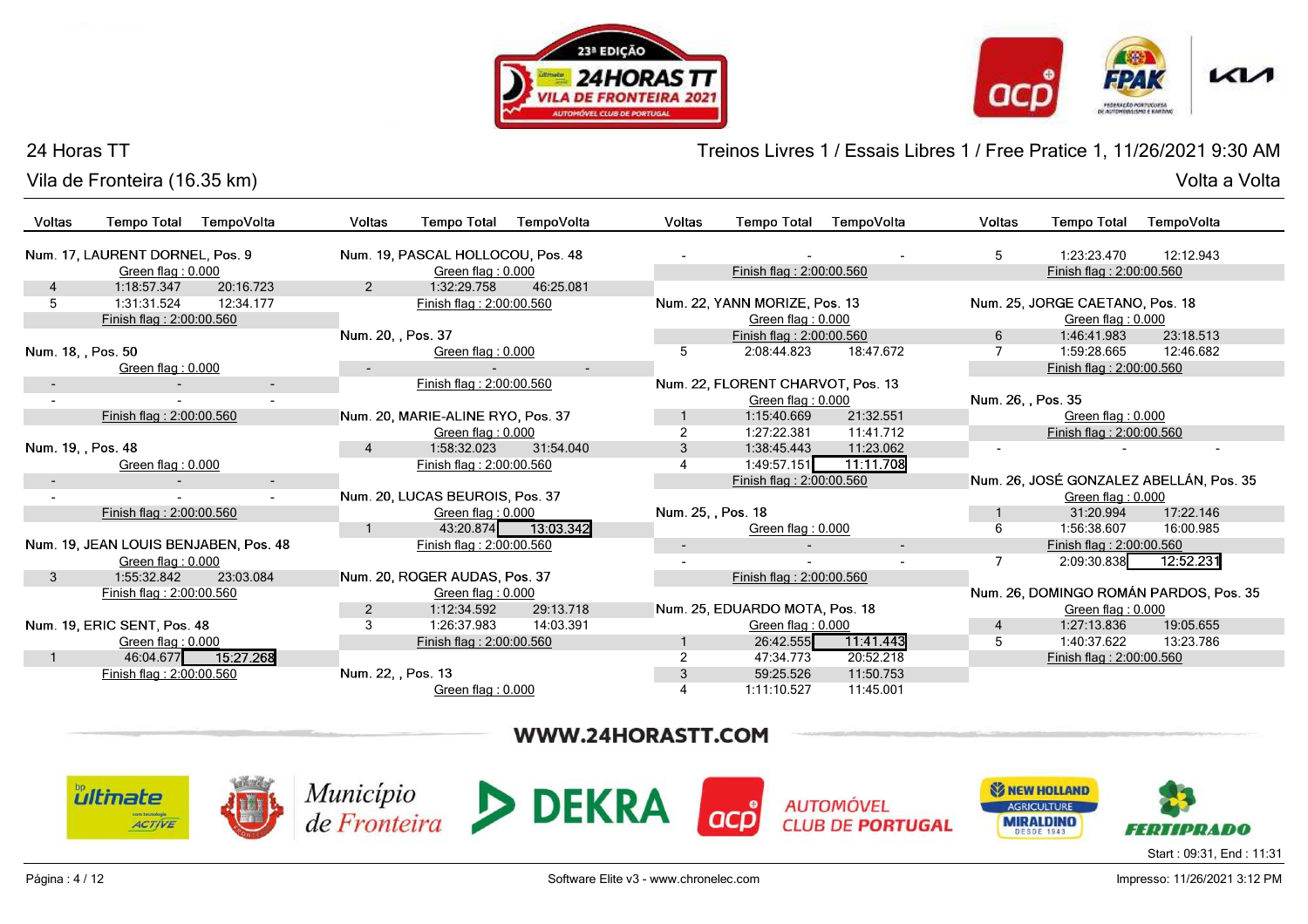





#### 24 Horas TT

Vila de Fronteira (16.35 km)

Treinos Livres 1 / Essais Libres 1 / Free Pratice 1, 11/26/2021 9:30 AM

|                          | Vila de Fronteira (16.35 km)        |            |                          |                                    |                          |                          |                                 |                          |                    |                                       | Volta a Volta                          |
|--------------------------|-------------------------------------|------------|--------------------------|------------------------------------|--------------------------|--------------------------|---------------------------------|--------------------------|--------------------|---------------------------------------|----------------------------------------|
| Voltas                   | <b>Tempo Total</b>                  | TempoVolta | Voltas                   | <b>Tempo Total</b>                 | TempoVolta               | Voltas                   | <b>Tempo Total</b>              | TempoVolta               | <b>Voltas</b>      | <b>Tempo Total</b>                    | TempoVolta                             |
|                          | Num. 26, JORGE ESTEVE ORO, Pos. 35  |            | Num. 30, , Pos. 24       |                                    |                          |                          | 28:21.774                       | 11:29.585                |                    |                                       | Num. 32, DOMINIQUE DUBOURDIEU, Pos. 53 |
|                          | Green flag: 0.000                   |            |                          | Green flag: 0.000                  |                          |                          | Finish flag: 2:00:00.560        |                          |                    | Green flag: 0.000                     |                                        |
| $\overline{2}$           | 49:33.483                           | 18:12.489  | $\sim$                   |                                    | $\overline{\phantom{a}}$ |                          |                                 |                          | $\overline{4}$     | 1:39:17.790                           | 23:12.902                              |
|                          | Finish flag: 2:00:00.560            |            | $\overline{\phantom{a}}$ |                                    | $\sim$                   |                          | Num. 31, ROMAIN PROT, Pos. 10   |                          |                    | Finish flag: 2:00:00.560              |                                        |
|                          |                                     |            |                          | Finish flag: 2:00:00.560           |                          |                          | Green flag: 0.000               |                          |                    |                                       |                                        |
|                          | Num. 26, JOSÉ VASCO CUENCA, Pos. 35 |            |                          |                                    |                          | $\overline{2}$           | 51:27.174                       | 23:05.400                |                    | Num. 32, PHILIPPE VOISIN, Pos. 53     |                                        |
|                          | Green flag: 0.000                   |            |                          | Num. 30, NICOLAS DUBERNET, Pos. 24 |                          | 3                        | 1:03:33.833                     | 12:06.659                |                    | Green flag: 0.000                     |                                        |
| 3                        | 1:08:08.181                         | 18:34.698  |                          | Green flag: 0.000                  |                          | 4                        | 1:15:44.716                     | 12:10.883                | $\overline{2}$     | 57:03.870                             | 17:59.605                              |
|                          | Finish flag: 2:00:00.560            |            |                          | Finish flag: 2:00:00.560           | 32:22.958 12:13.500      |                          | Finish flag: 2:00:00.560        |                          |                    | Finish flag: 2:00:00.560              |                                        |
| Num. 27, , Pos. 12       |                                     |            |                          |                                    |                          |                          | Num. 31, HERVÉ LHOSTE, Pos. 10  |                          |                    | Num. 32, JEAN-MARIE BREDIGER, Pos. 53 |                                        |
|                          | Green flag: 0.000                   |            |                          | Num. 30, PATRICK DURAND, Pos. 24   |                          |                          | Green flag: 0.000               |                          |                    | Green flag: 0.000                     |                                        |
| $\overline{\phantom{a}}$ |                                     | $\sim$     |                          | Green flag: 0.000                  |                          | 5                        | 1:34:39.819                     | 18:55.103                |                    | 39:04.265                             | 19:37.491                              |
|                          |                                     |            | 3                        | 1:26:40.303                        | 28:51.129                | 6                        | 1:45:51.236                     | 11:11.417                |                    | Finish flag: 2:00:00.560              |                                        |
|                          | Finish flag: 2:00:00.560            |            |                          | Finish flag: 2:00:00.560           |                          | $\overline{7}$           | 1:56:53.623                     | 11:02.387                |                    |                                       |                                        |
|                          |                                     |            |                          |                                    |                          |                          | Finish flag: 2:00:00.560        |                          | Num. 33, , Pos. 28 |                                       |                                        |
|                          | Num. 27, DOMINIQUE ARCAS, Pos. 12   |            |                          | Num. 30, MATHIEU DARSOUZE, Pos. 24 |                          | 8                        | 2:07:50.946                     | 10:57.323                |                    | Green flag: 0.000                     |                                        |
|                          | Green flag: 0.000                   |            |                          | Green flag: 0.000                  |                          |                          |                                 |                          |                    | Finish flag: 2:00:00.560              |                                        |
|                          | 25:48.001                           | 11:51.899  | $\overline{2}$           | 57:49.174                          | 25:26.216                | Num. 32, , Pos. 53       |                                 |                          |                    |                                       |                                        |
|                          | Finish flag: 2:00:00.560            |            |                          | Finish flag: 2:00:00.560           |                          |                          | Green flag: 0.000               |                          |                    |                                       |                                        |
|                          |                                     |            |                          |                                    |                          | $\overline{\phantom{a}}$ |                                 | $\overline{\phantom{a}}$ |                    | Num. 33, RUDDY CLAEYS, Pos. 28        |                                        |
|                          | Num. 27, SAMUEL DUMAS, Pos. 12      |            | Num. 31, , Pos. 10       |                                    |                          |                          |                                 |                          |                    | Green flag: 0.000                     |                                        |
|                          | Green flag: 0.000                   |            |                          | Green flag: 0.000                  |                          |                          | Finish flag: 2:00:00.560        |                          | $\overline{4}$     | 1:55:10.032                           | 21:20.133                              |
| $\overline{2}$           | 42:58.502                           | 17:10.501  |                          | Finish flag: 2:00:00.560           |                          |                          |                                 |                          |                    | Finish flag: 2:00:00.560              |                                        |
| 3                        | 54:04.154                           | 11:05.652  |                          |                                    |                          |                          | Num. 32, ETIENNE CAPIN, Pos. 53 |                          | 5                  | 2:08:05.523                           | 12:55.491                              |
|                          | Finish flag: 2:00:00.560            |            |                          |                                    |                          |                          | Green flag: 0.000               |                          |                    |                                       |                                        |
|                          |                                     |            |                          | Num. 31, PATRICK PROT, Pos. 10     |                          | $\mathbf{3}$             | 1:16:04.888                     | 19:01.018                |                    |                                       |                                        |
|                          |                                     |            |                          | Green flag: 0.000                  |                          |                          | Finish flag: 2:00:00.560        |                          |                    |                                       |                                        |

# WWW.24HORASTT.COM









**AUTOMÓVEL CLUB DE PORTUGAL** 

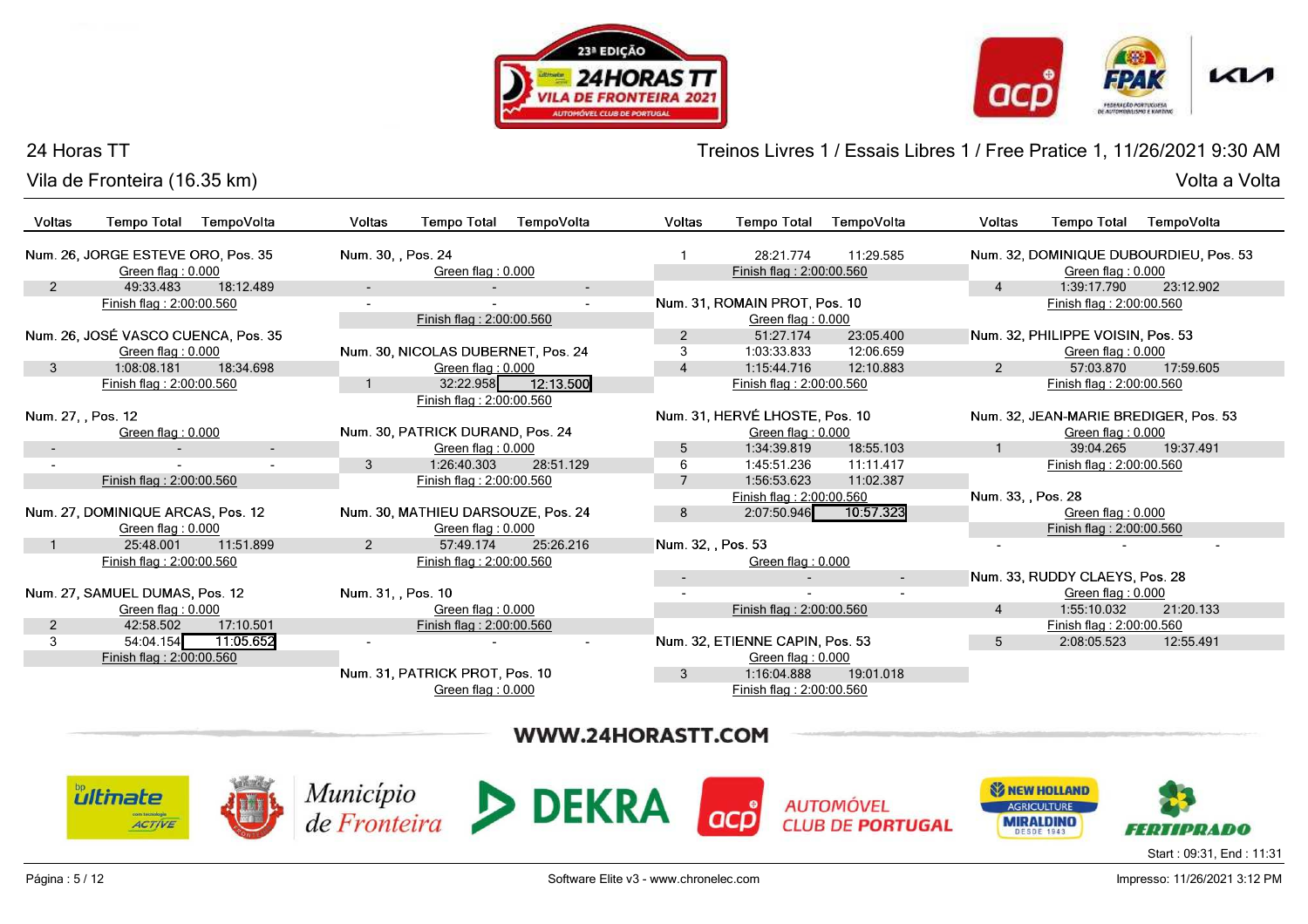





## 24 Horas TT

Vila de Fronteira (16.35 km)Volta a Volta

Treinos Livres 1 / Essais Libres 1 / Free Pratice 1, 11/26/2021 9:30 AM

| Voltas             | <b>Tempo Total</b>                 | TempoVolta             | Voltas             | <b>Tempo Total</b>                | TempoVolta                                                                | <b>Voltas</b>     | <b>Tempo Total</b>                 | TempoVolta               | Voltas                   | <b>Tempo Total</b>               | TempoVolta |
|--------------------|------------------------------------|------------------------|--------------------|-----------------------------------|---------------------------------------------------------------------------|-------------------|------------------------------------|--------------------------|--------------------------|----------------------------------|------------|
|                    | Num. 33, RUDDY CLAEYS, Pos. 28     |                        |                    | Num. 35, JEDIDIA FAVRE, Pos. 31   |                                                                           |                   | 37:04.825                          | 19:13.053                |                          | Num. 37, GREGORY FARGIER, Pos. 8 |            |
|                    | 1:55:10.032                        | 21:20.133              |                    | Green flag: 0.000                 |                                                                           |                   | Finish flag: 2:00:00.560           |                          |                          | Green flag: 0.000                |            |
|                    | Finish flag: 2:00:00.560           |                        |                    | 1:06:09.105                       | 12:58.880                                                                 |                   |                                    |                          |                          | 32:23.476                        | 12:09.720  |
| 5                  | 2:08:05.523                        | 12:55.491              |                    | Finish flag: 2:00:00.560          |                                                                           |                   | Num. 36, DENIS OLIVET, Pos. 43     |                          | $\overline{2}$           | 51:33.187                        | 19:09.711  |
|                    |                                    |                        |                    |                                   |                                                                           |                   | Green flag: 0.000                  |                          |                          | Finish flag: 2:00:00.560         |            |
|                    | Num. 33. THIERRY ROGER, Pos. 28    |                        |                    | Num. 35, ROMAIN VIGNEAU, Pos. 31  |                                                                           |                   | 1:33:38.094                        | 18:49.049                |                          |                                  |            |
|                    | Green flag: 0.000                  |                        |                    | Green flag: $0.000$               |                                                                           | 5                 | 1:47:29.272                        | 13:51.178                | Num. 38, , Pos. 46       |                                  |            |
| 2                  | 1:21:23.458                        | 20:41.931              | 4                  | 1:59:39.939                       | 17:27.812                                                                 |                   | Finish flag: 2:00:00.560           |                          |                          | Green flag: 0.000                |            |
| 3                  | 1:33:49.899                        | 12:26.441              |                    | Finish flag: 2:00:00.560          |                                                                           |                   |                                    |                          |                          | Finish flag: 2:00:00.560         |            |
|                    | Finish flag: 2:00:00.560           |                        |                    |                                   |                                                                           | Num. 37, , Pos. 8 |                                    |                          |                          |                                  |            |
|                    |                                    |                        | Num. 36, , Pos. 43 |                                   |                                                                           |                   | Green flag: 0.000                  |                          |                          |                                  |            |
|                    | Num. 33, ERIC VANHAELEWYN, Pos. 28 |                        |                    | Green flag: 0.000                 |                                                                           |                   |                                    | $\overline{\phantom{a}}$ |                          | Num. 38, SÍLVIA REIS, Pos. 46    |            |
|                    | Green flag: 0.000                  |                        |                    |                                   | $\sim$                                                                    |                   | Finish flag: 2:00:00.560           |                          |                          | Green flag: 0.000                |            |
|                    | 1:00:41.527                        | 13:11.183              |                    | Finish flag: 2:00:00.560          |                                                                           |                   |                                    |                          |                          | 1:18:42.074                      | 14:45.121  |
|                    | Finish flag: 2:00:00.560           |                        |                    |                                   |                                                                           |                   | Num. 37, BLANDINE MÉRAFINA, Pos. 8 |                          |                          | Finish flag: 2:00:00.560         |            |
|                    |                                    |                        |                    |                                   | Num. 36, FERNANDO FERRAND DEL BUSTO, Po                                   |                   | Green flag: 0.000                  |                          |                          |                                  |            |
| Num. 35, , Pos. 31 |                                    |                        |                    | Green flag: 0.000                 |                                                                           | 3                 | 1:09:39.881                        | 18:06.694                |                          | Num. 38, CHANTEL NEVES, Pos. 46  |            |
|                    | Green flag: 0.000                  |                        | $\overline{2}$     | 1:00:34.838                       | 23:30.013                                                                 |                   | 1:21:00.980                        | 11:21.099                |                          | Green flag: 0.000                |            |
| $\sim$             |                                    | $\sim$                 | 3                  | 1:14:49.045                       | 14:14.207                                                                 | 5                 | 1:33:12.931                        | 12:11.951                | $\mathcal{P}$            | 1:47:33.306                      | 28:51.232  |
|                    | Finish flag: 2:00:00.560           |                        |                    | Finish flag: 2:00:00.560          |                                                                           |                   | Finish flag: 2:00:00.560           |                          |                          | Finish flag: 2:00:00.560         |            |
|                    |                                    |                        |                    |                                   |                                                                           |                   |                                    |                          | 3                        | 2:03:31.861                      | 15:58.555  |
|                    | Num. 35, THIBAUD DARROUX, Pos. 31  |                        |                    |                                   | Num. 36, FERNANDO FERRAND MALATESTA, P Num. 37, WILFRIED MÉRAFINA, Pos. 8 |                   |                                    |                          |                          |                                  |            |
|                    | Green flag: 0.000                  |                        |                    | Green flag: 0.000                 |                                                                           |                   | Green flag: 0.000                  |                          | Num. 39. , Pos. 45       |                                  |            |
| 2                  | 1:29:39.763                        | 23:30.658              |                    | Finish flag: 2:00:00.560          |                                                                           | 6                 | 1:48:49.480                        | 15:36.549                |                          | Green flag: 0.000                |            |
| 3                  | 1:42:12.127                        | $\overline{12:}32.364$ | 6                  | 2:08:27.997                       | 20:58.725                                                                 |                   | 1:59:46.071                        | 10:56.591                | $\overline{\phantom{a}}$ |                                  | $\sim$     |
|                    | Finish flag: 2:00:00.560           |                        |                    |                                   |                                                                           |                   | Finish flag: 2:00:00.560           |                          | $\overline{\phantom{a}}$ |                                  |            |
|                    |                                    |                        |                    | Num. 36, PIERRE COUILLET, Pos. 43 |                                                                           |                   |                                    |                          |                          | Finish flag: 2:00:00.560         |            |
|                    |                                    |                        |                    | Green flag: 0.000                 |                                                                           |                   |                                    |                          |                          |                                  |            |
|                    |                                    |                        |                    |                                   |                                                                           |                   |                                    |                          |                          |                                  |            |

# WWW.24HORASTT.COM









**AUTOMÓVEL CLUB DE PORTUGAL** 



Start : 09:31, End : 11:31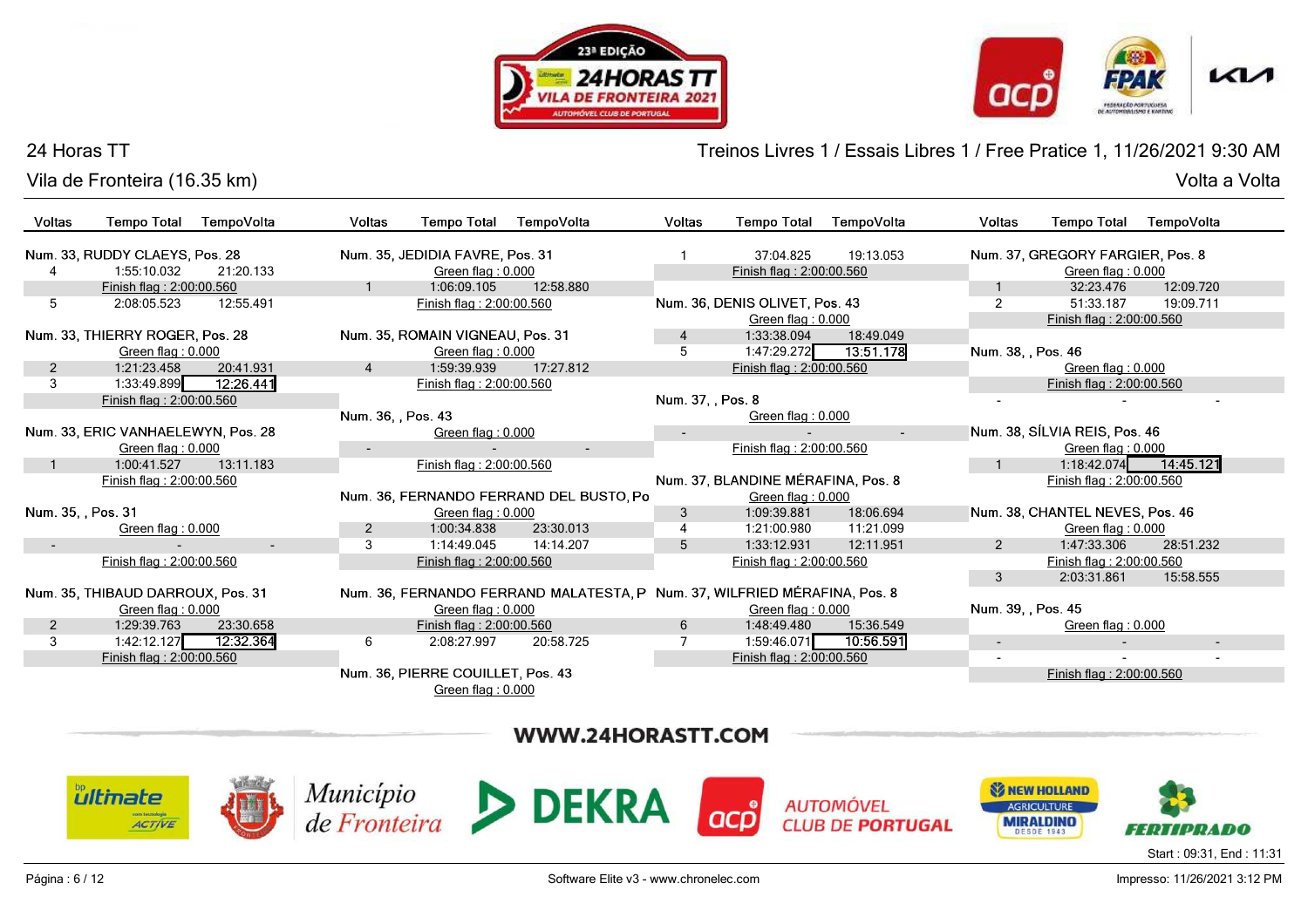





## 24 Horas TT

Vila de Fronteira (16.35 km)Volta a Volta

Treinos Livres 1 / Essais Libres 1 / Free Pratice 1, 11/26/2021 9:30 AM

| Voltas         | <b>Tempo Total</b>                 | TempoVolta          | <b>Voltas</b>      | <b>Tempo Total</b>                   | TempoVolta | <b>Voltas</b>     | <b>Tempo Total</b>                 | TempoVolta                             | Voltas             | <b>Tempo Total</b>                 | TempoVolta |
|----------------|------------------------------------|---------------------|--------------------|--------------------------------------|------------|-------------------|------------------------------------|----------------------------------------|--------------------|------------------------------------|------------|
|                | Num. 39, , Pos. 45                 |                     | 7                  | 2:07:28.173                          | 17:23.761  |                   | Finish flag: 2:00:00.560           |                                        |                    | Num. 43, ANTOINE VITSE, Pos. 3     |            |
|                | Finish flag: 2:00:00.560           |                     |                    |                                      |            |                   | 2:03:41.592                        | 12:42.507                              |                    | Green flag: 0.000                  |            |
|                |                                    |                     |                    | Num. 40, MANUEL PORÉM, Pos. 11       |            |                   |                                    |                                        |                    | 30:51.941                          | 11:33.696  |
|                | Num. 39, MANUEL AZEVEDO, Pos. 45   |                     |                    | Green flag: 0.000                    |            |                   |                                    | Num. 42, LUÍS PAIXÃO MAXIMINO, Pos. 30 |                    | Finish flag: 2:00:00.560           |            |
|                | Green flag: 0.000                  |                     | 4                  | 1:27:38.814                          | 18:22.911  |                   | Green flag: 0.000                  |                                        |                    |                                    |            |
|                |                                    | 33:03.054 14:04.830 | 5                  | 1:39:01.412                          | 11:22.598  | 3                 | 1:05:14.223                        | 19:02.623                              |                    | Num. 43, GONCALO GUERREIRO, Pos. 3 |            |
|                | Finish flag: 2:00:00.560           |                     | 6                  | 1:50:04.412                          | 11:03.000  | $\overline{4}$    | 1:17:55.354                        | 12:41.131                              |                    | Green flag: 0.000                  |            |
|                |                                    |                     |                    | Finish flag: 2:00:00.560             |            | $\overline{5}$    | 1:30:24.504                        | 12:29.150                              | 6                  | 1:51:09.376                        | 20:10.149  |
|                | Num. 39. FERNANDO AZEVEDO, Pos. 45 |                     |                    |                                      |            |                   | Finish flag: 2:00:00.560           |                                        |                    | Finish flag: 2:00:00.560           |            |
|                | Green flag: 0.000                  |                     | Num. 41. , Pos. 62 |                                      |            |                   |                                    |                                        |                    | 2:01:26.539                        | 10:17.163  |
| $\overline{2}$ | 53:38.143                          | 20:35.089           |                    | Green flag: 0.000                    |            | Num. 43, , Pos. 3 |                                    |                                        |                    |                                    |            |
|                | Finish flag: 2:00:00.560           |                     |                    |                                      | $\sim$     |                   | Green flag: 0.000                  |                                        | Num. 44, , Pos. 36 |                                    |            |
|                |                                    |                     |                    | Finish flag: 2:00:00.560             |            |                   | Finish flag: 2:00:00.560           |                                        |                    | Green flag: 0.000                  |            |
|                | Num. 40, , Pos. 11                 |                     |                    |                                      |            |                   |                                    |                                        | $\sim$             |                                    | $\sim$     |
|                | Green flag: 0.000                  |                     | Num. 42, , Pos. 30 |                                      |            |                   |                                    |                                        |                    |                                    |            |
| $\sim$         |                                    | $\sim$              |                    | Green flag: 0.000                    |            |                   | Num. 43, SEBASTIEN GUYETTE, Pos. 3 |                                        |                    | Finish flag: 2:00:00.560           |            |
|                | Finish flag: 2:00:00.560           |                     |                    | Finish flag: 2:00:00.560             |            |                   | Green flag: 0.000                  |                                        |                    |                                    |            |
|                |                                    |                     |                    |                                      |            | $\overline{2}$    | 49:10.220                          | 18:18.279                              |                    | Num. 44, ROGER DUTARDRE, Pos. 36   |            |
|                | Num. 40, JOÃO FERREIRA, Pos. 11    |                     |                    |                                      |            | 3                 | 1:00:11.491                        | 11:01.271                              |                    | Green flag: $0.000$                |            |
|                | Green flag: 0.000                  |                     |                    | Num. 42, RICARDO SOARES, Pos. 30     |            |                   | Finish flag: 2:00:00.560           |                                        |                    | 31:54.301                          | 14:10.760  |
|                | 45:56.834                          | 20:51.373           |                    | Green flag: 0.000                    |            |                   |                                    |                                        |                    | Finish flag: 2:00:00.560           |            |
| 2              | 57:03.853                          | 11:07.019           |                    | 26:32.272                            | 12:32.509  |                   | Num. 43, FABRICE ROUSSEAU, Pos. 3  |                                        |                    |                                    |            |
| 3              | 1:09:15.903                        | 12:12.050           | 2                  | 46:11.600                            | 19:39.328  |                   | Green flag: 0.000                  |                                        |                    | Num. 44, MARC JOURDAN, Pos. 36     |            |
|                | Finish flag: 2:00:00.560           |                     |                    | Finish flag: 2:00:00.560             |            | $\overline{4}$    | 1:20:00.373                        | 19:48.882                              |                    | Green flag: 0.000                  |            |
|                |                                    |                     |                    |                                      |            | 5                 | 1:30:59.227                        | 10:58.854                              | $\overline{4}$     | 1:27:37.979                        | 22:51.511  |
|                | Num. 40, RICARDO PORÉM, Pos. 11    |                     |                    | Num. 42, JOÃO QUINTINO DIAS, Pos. 30 |            |                   | Finish flag: 2:00:00.560           |                                        | 5                  | 1:41:07.545                        | 13:29.566  |
|                | Green flag: 0.000                  |                     |                    | Green flag: 0.000                    |            |                   |                                    |                                        |                    | Finish flag: 2:00:00.560           |            |
|                | Finish flag: 2:00:00.560           |                     | 6                  | 1:50:59.085                          | 20:34.581  |                   |                                    |                                        |                    |                                    |            |

## WWW.24HORASTT.COM

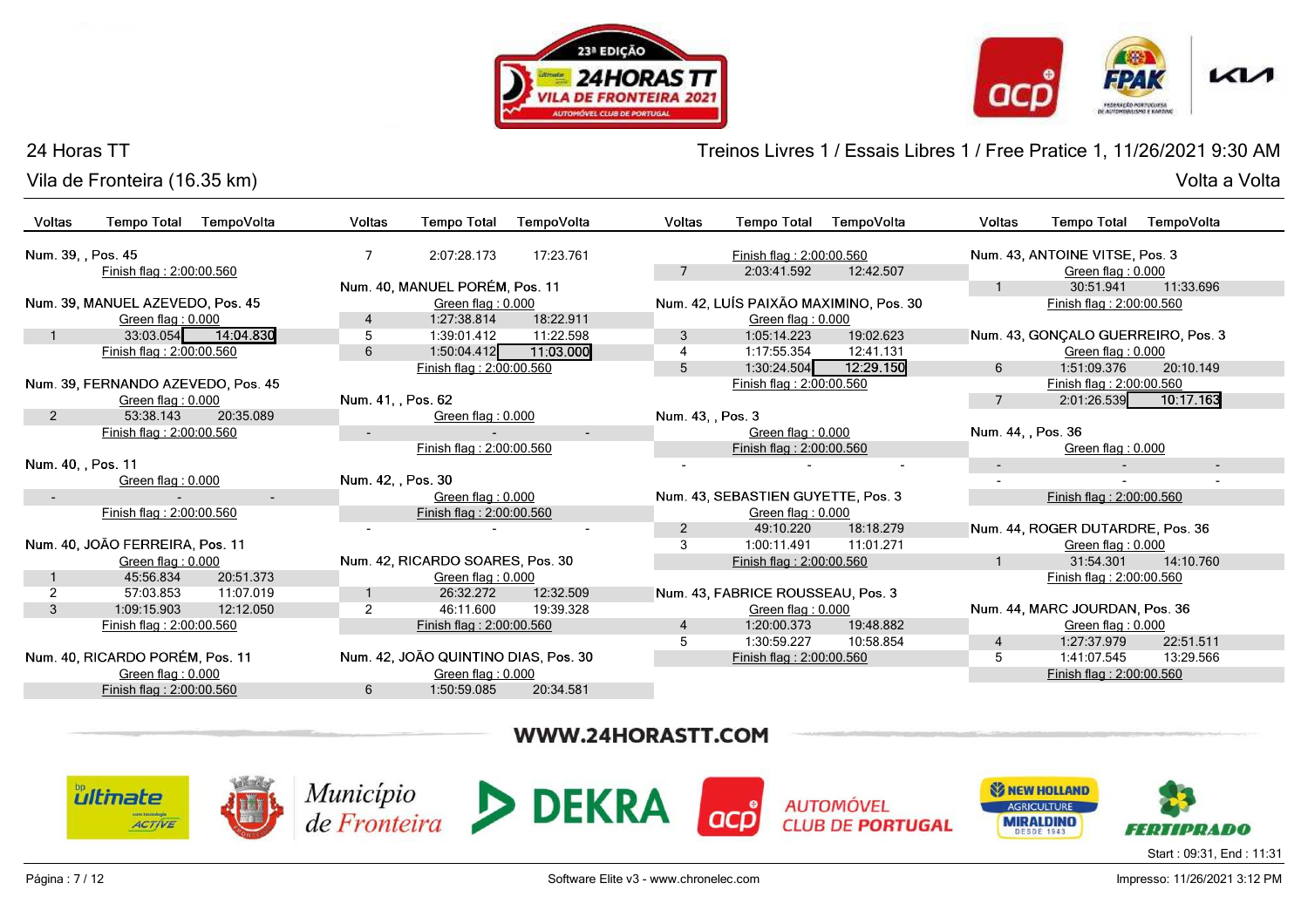





Treinos Livres 1 / Essais Libres 1 / Free Pratice 1, 11/26/2021 9:30 AM

#### 24 Horas TT

Vila de Fronteira (16.35 km)

Volta a Volta Volta a Volta

| <b>Voltas</b><br><b>Tempo Total</b> | TempoVolta                                           | Voltas             | <b>Tempo Total</b>                                     | TempoVolta                               | <b>Voltas</b>      | <b>Tempo Total</b>                                     | TempoVolta               | Voltas              | <b>Tempo Total</b>                                     | TempoVolta             |
|-------------------------------------|------------------------------------------------------|--------------------|--------------------------------------------------------|------------------------------------------|--------------------|--------------------------------------------------------|--------------------------|---------------------|--------------------------------------------------------|------------------------|
| Num. 44, FRANCOIS SIX, Pos. 36      | Green flag: 0.000                                    |                    | Num. 47. STIJN VAN ERP. Pos. 34<br>Green flag: 0.000   |                                          | 2<br>3             | 1:46:14.922<br>1:58:54.967                             | 1:00:04.881<br>12:40.045 |                     | 1:57:47.063<br>Finish flag: 2:00:00.560                | 16:41.261              |
| $\overline{2}$<br>3                 | 51:48.163<br>19:53.862<br>12:58.305<br>1:04:46.468   |                    | Finish flag: 2:00:00.560                               | 55:57.341 12:46.627                      |                    | Finish flag: 2:00:00.560                               |                          |                     | Num. 55, , Pos. 29                                     |                        |
|                                     | Finish flag: 2:00:00.560                             |                    |                                                        |                                          | Num. 50, , Pos. 58 |                                                        |                          |                     | Green flag: 0.000                                      |                        |
| Num. 46, , Pos. 25                  |                                                      |                    | Green flag: 0.000                                      | Num. 47. TWAN VAN DEN LANGENBERG, Pos. 3 |                    | Green flag: 0.000                                      |                          | $\sim$              | $\overline{\phantom{a}}$                               | $\sim$                 |
|                                     | Green flag: 0.000<br>Finish flag: 2:00:00.560        | 2<br>3             | 1:20:50.675<br>1:35:06.018                             | 24:53.334<br>14:15.343                   |                    | Finish flag: 2:00:00.560                               |                          |                     | Finish flag: 2:00:00.560                               |                        |
|                                     |                                                      |                    | Finish flag: 2:00:00.560                               |                                          |                    | Num. 50, PHILIPPE DUSSIN, Pos. 58<br>Green flag: 0.000 |                          |                     | Num. 55, LUÍS COITO, Pos. 29<br>Green flag: 0.000      |                        |
| Num. 46, JOHAN SENDERS, Pos. 25     | Green flag: 0.000                                    |                    | Num. 47, MARCO BEUMER, Pos. 34<br>Green flag: 0.000    |                                          |                    | Finish flag: 2:00:00.560<br>2:07:57.522                | 22:21.811                | $\overline{2}$<br>3 | 50:56.120<br>1:05:35.563                               | 21:46.216<br>14:39.443 |
|                                     | 1:01:58.973<br>20:10.670<br>12:27.522<br>1:14:26.495 |                    | 1:58:23.773<br>Finish flag: 2:00:00.560                | 23:17.755                                | Num. 51, Pos. 51   |                                                        |                          |                     | Finish flag: 2:00:00.560                               |                        |
|                                     | Finish flag: 2:00:00.560                             | Num. 48, , Pos. 33 |                                                        |                                          | $\sim$             | Green flag: 0.000                                      | $\sim$                   |                     | Num. 55, CLÁUDIO MARQUES, Pos. 29<br>Green flag: 0.000 |                        |
| Num. 46, ALEXANDRE MOTA, Pos. 25    | Green flag: 0.000                                    |                    | Green flag: 0.000                                      | $\sim$                                   |                    | Finish flag: 2:00:00.560                               |                          | $\mathbf{1}$        | Finish flag: 2:00:00.560                               | 29:09.904 12:27.112    |
| 3                                   | 1:42:19.578<br>27:53.083<br>1:54:33.486<br>12:13.908 |                    | Finish flag: 2:00:00.560                               |                                          | Num. 53, , Pos. 49 |                                                        |                          |                     | Num. 55, MIGUEL MARQUES, Pos. 29                       |                        |
|                                     | Finish flag: 2:00:00.560                             |                    | Num. 48, PIETER DE BACKERE, Pos. 33                    |                                          |                    | Green flag: 0.000                                      |                          |                     | Green flag: 0.000                                      | 25:38.600              |
| 5                                   | 2:07:12.778<br>12:39.292                             |                    | Green flag: $0.000$<br>46:10.041                       | 18:56.497                                | $\sim$<br>$\sim$   |                                                        | $\sim$                   | $\overline{4}$      | 1:31:14.163<br>Finish flag: 2:00:00.560                |                        |
| Num. 47, , Pos. 34                  | Green flag: 0.000                                    |                    | Finish flag: 2:00:00.560                               |                                          |                    | Finish flag: 2:00:00.560                               |                          |                     |                                                        |                        |
|                                     | Finish flag: 2:00:00.560                             | $\sim$             | Num. 48, PIETER CRACCO, Pos. 33<br>Green flag: $0.000$ |                                          |                    | Num. 53, MARCO AGRA, Pos. 49<br>Green flag: 0.000      |                          |                     |                                                        |                        |
|                                     |                                                      |                    |                                                        |                                          |                    |                                                        |                          |                     |                                                        |                        |

# WWW.24HORASTT.COM









**AUTOMÓVEL CLUB DE PORTUGAL** 

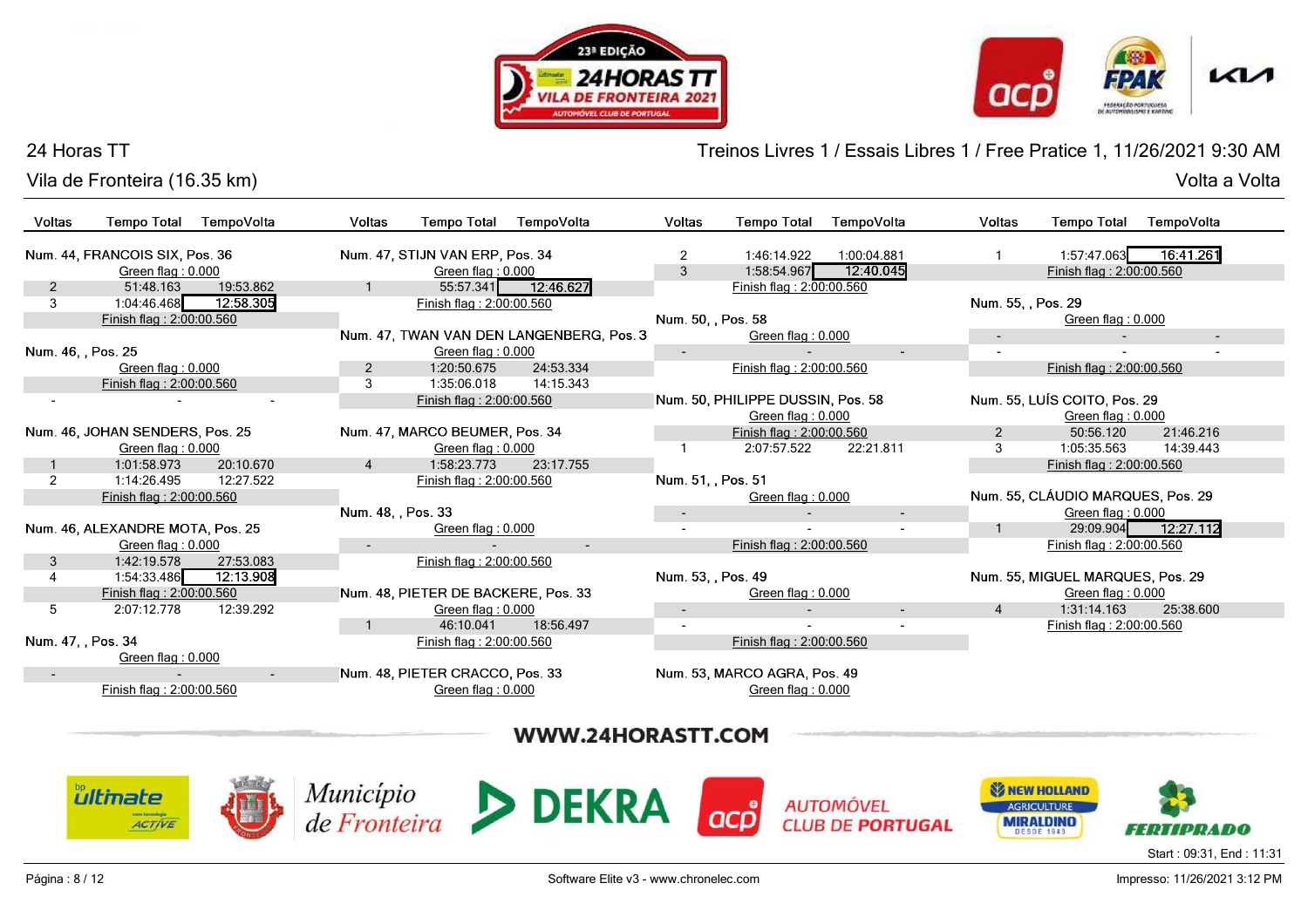





#### 24 Horas TT

Vila de Fronteira (16.35 km)

Treinos Livres 1 / Essais Libres 1 / Free Pratice 1, 11/26/2021 9:30 AM

| <b>Voltas</b>      | <b>Tempo Total</b>                                 | TempoVolta |                          | Voltas             | <b>Tempo Total</b>                 | TempoVolta                                | Voltas             | <b>Tempo Total</b>              | TempoVolta                            | Voltas             | <b>Tempo Total</b>                                          | TempoVolta     |
|--------------------|----------------------------------------------------|------------|--------------------------|--------------------|------------------------------------|-------------------------------------------|--------------------|---------------------------------|---------------------------------------|--------------------|-------------------------------------------------------------|----------------|
| Num. 56. , Pos. 42 |                                                    |            |                          |                    | Num. 58, RICARDO SISMEIRO, Pos. 38 |                                           |                    |                                 | Num. 59, PAULO MARTINS NUNES, Pos. 27 | Num. 61. , Pos. 47 |                                                             |                |
|                    | Green flag: $0.000$                                |            |                          |                    | Green flag: 0.000                  |                                           |                    | Green flag: 0.000               |                                       |                    | Green flag: 0.000                                           |                |
|                    |                                                    |            | $\sim$                   |                    | 1:45:28.600                        | 13:53.311                                 |                    | 1:28:45.606                     | 21:23.719                             |                    | Finish flag: 2:00:00.560                                    |                |
|                    |                                                    |            |                          | 2                  | 1:58:32.555                        | 13:03.955                                 | 5                  | 1:42:23.443                     | 13:37.837                             |                    |                                                             |                |
|                    | Finish flag: 2:00:00.560                           |            |                          |                    | Finish flag: 2:00:00.560           |                                           |                    | Finish flag: 2:00:00.560        |                                       | $\sim$             | $\sim$                                                      | $\blacksquare$ |
|                    | Num. 56, SÉRGIO CRUZ, Pos. 42<br>Green flag: 0.000 |            |                          | Num. 59. . Pos. 27 | Green flag: 0.000                  |                                           | Num. 60. . Pos. 23 | Green flag: 0.000               |                                       |                    | Num. 61, LUÍS GUERRA DA SILVA, Pos. 47<br>Green flag: 0.000 |                |
|                    | 1:13:49.185                                        | 13:44.862  |                          |                    |                                    | $\sim$                                    |                    |                                 |                                       |                    | 1:45:03.896                                                 | 43:18.719      |
|                    | Finish flag: 2:00:00.560                           |            |                          |                    | Finish flag: 2:00:00.560           |                                           |                    |                                 |                                       |                    | Finish flag: 2:00:00.560                                    |                |
|                    |                                                    |            |                          |                    |                                    |                                           |                    | Finish flag: 2:00:00.560        |                                       | $2^{\circ}$        | 2:00:11.125                                                 | 15:07.229      |
| Num. 57. , Pos. 52 |                                                    |            |                          |                    |                                    | Num. 59, CARLOS OLIVEIRA MACEDO, Pos. 27  |                    |                                 |                                       |                    |                                                             |                |
|                    | Green flag: 0.000                                  |            |                          |                    | Green flag: 0.000                  |                                           |                    | Num. 60, MARCO MARTINS, Pos. 23 |                                       | Num. 62, , Pos. 56 |                                                             |                |
|                    |                                                    |            | $\sim$                   | 6                  | 1:59:45.622                        | 17:22.179                                 |                    | Green flag: 0.000               |                                       |                    | Green flag: 0.000                                           |                |
|                    |                                                    |            | $\overline{\phantom{a}}$ |                    | Finish flag: 2:00:00.560           |                                           |                    | 37:54.218                       | 12:53.513                             | $\sim$             |                                                             | $\sim$         |
|                    | Finish flag: 2:00:00.560                           |            |                          |                    |                                    |                                           |                    | Finish flag: 2:00:00.560        |                                       |                    | Finish flag: 2:00:00.560                                    |                |
|                    |                                                    |            |                          |                    |                                    | Num. 59, JOAQUIM FERREIRA CORREIA, Pos. 2 |                    |                                 |                                       |                    |                                                             |                |
|                    | Num. 57, RUI NÓBREGA GOMES, Pos. 52                |            |                          |                    | Green flag: 0.000                  |                                           |                    | Num. 60, JOSÉ MARTINS, Pos. 23  |                                       |                    | Num. 62, RUI MALHA, Pos. 56                                 |                |
|                    | Green flag: 0.000                                  |            |                          | $\overline{2}$     | 52:25.396                          | 21:36.866                                 |                    | Green flag: 0.000               |                                       |                    | Green flag: $0.000$                                         |                |
| $\mathbf{1}$       | 1:24:48.207                                        | 22:12.366  |                          | 3                  | 1:07:21.887                        | 14:56.491                                 | 4                  | 1:41:34.353                     | 21:38.973                             |                    | Finish flag: 2:00:00.560                                    |                |
|                    | Finish flag: 2:00:00.560                           |            |                          |                    | Finish flag: 2:00:00.560           |                                           | 5                  | 1:55:03.934                     | 13:29.581                             |                    | 2:05:24.971                                                 | 24:57.396      |
|                    |                                                    |            |                          |                    |                                    |                                           |                    | Finish flag: 2:00:00.560        |                                       |                    |                                                             |                |
| Num. 58, , Pos. 38 |                                                    |            |                          |                    |                                    | Num. 59, JOÃO PERDIGÃO MARQUES, Pos. 27   |                    |                                 |                                       | Num. 63, , Pos. 54 |                                                             |                |
|                    | Green flag: 0.000                                  |            |                          |                    | Green flag: 0.000                  |                                           |                    | Num. 60, MARCO MARQUES, Pos. 23 |                                       |                    | Green flag: 0.000                                           |                |
|                    |                                                    |            | $\sim$                   |                    |                                    | 30:48.530 12:23.770                       |                    | Green flag: 0.000               |                                       | $\sim$             |                                                             | $\blacksquare$ |
|                    | Finish flag: 2:00:00.560                           |            |                          |                    | Finish flag: 2:00:00.560           |                                           | $\overline{2}$     | 1:07:53.859                     | 29:59.641                             |                    |                                                             |                |
|                    |                                                    |            |                          |                    |                                    |                                           | 3                  | 1:19:55.380                     | 12:01.521                             |                    | Finish flag: 2:00:00.560                                    |                |
|                    |                                                    |            |                          |                    |                                    |                                           |                    | Finish flag: 2:00:00.560        |                                       |                    |                                                             |                |

Volta a Volta

# WWW.24HORASTT.COM

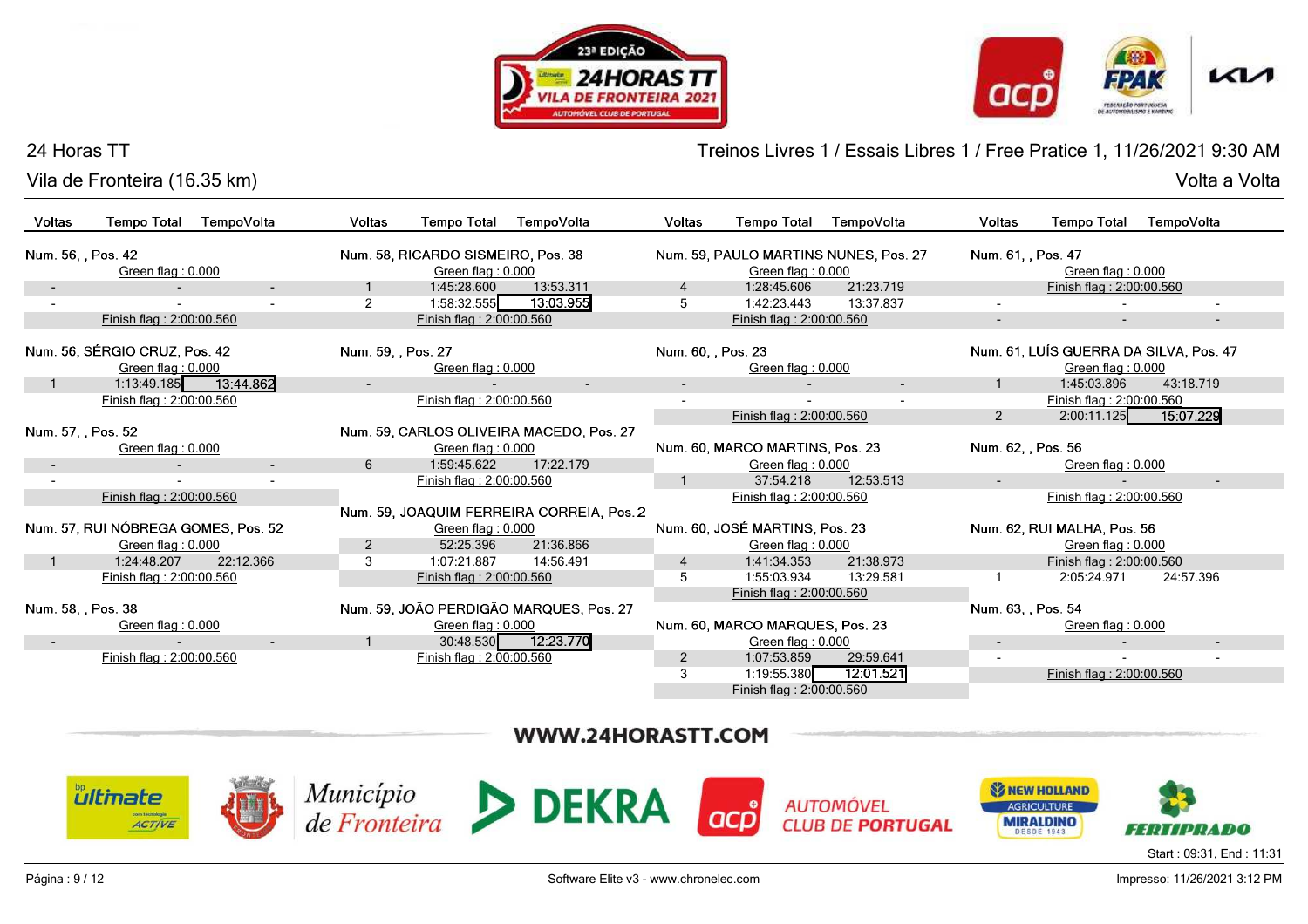





#### 24 Horas TT

Vila de Fronteira (16.35 km)Volta a Volta

Treinos Livres 1 / Essais Libres 1 / Free Pratice 1, 11/26/2021 9:30 AM

| Voltas                   | <b>Tempo Total</b>                 | TempoVolta          | <b>Voltas</b>      | <b>Tempo Total</b>                | TempoVolta | Voltas             | <b>Tempo Total</b>               | TempoVolta          | Voltas             | <b>Tempo Total</b>               | TempoVolta |  |
|--------------------------|------------------------------------|---------------------|--------------------|-----------------------------------|------------|--------------------|----------------------------------|---------------------|--------------------|----------------------------------|------------|--|
| Num. 64, , Pos. 32       |                                    |                     |                    | Finish flag: 2:00:00.560          |            |                    | Finish flag: 2:00:00.560         |                     |                    | 33:23.696                        | 13:41.717  |  |
|                          | Green flag: 0.000                  |                     |                    |                                   |            | 3                  | 2:01:37.368                      | 13:55.163           |                    | Finish flag: 2:00:00.560         |            |  |
|                          | Finish flag: 2:00:00.560           |                     |                    | Num. 66, EMANUEL SOUSA, Pos. 17   |            |                    |                                  |                     |                    |                                  |            |  |
|                          |                                    |                     |                    | Green flag: 0.000                 |            | Num. 70, , Pos. 40 |                                  |                     |                    | Num. 71, NUNO NETO, Pos. 26      |            |  |
|                          | $\sim$                             |                     | 6                  | 1:46:43.156                       | 17:52.311  |                    | Green flag: 0.000                |                     |                    | Green flag: 0.000                |            |  |
|                          |                                    |                     | $\overline{7}$     | 1:59:34.689                       | 12:51.533  | $\sim$             |                                  | $\sim$              | $\overline{4}$     | 1:45:05.947                      | 23:27.433  |  |
|                          | Num. 64, ANTÓNIO CASTELÃO, Pos. 32 |                     |                    | Finish flag: 2:00:00.560          |            | $\sim$             |                                  |                     | 5                  | 1:57:25.585                      | 12:19.638  |  |
|                          | Green flag: 0.000                  |                     |                    |                                   |            |                    | Finish flag: 2:00:00.560         |                     |                    | Finish flag: 2:00:00.560         |            |  |
|                          | 1:01:41.753                        | 12:50.616           |                    | Num. 66, CARLOS FAUSTINO, Pos. 17 |            |                    |                                  |                     |                    |                                  |            |  |
| 2                        | 1:48:25.955                        | 46:44.202           |                    | Green flag: $0.000$               |            |                    | Num. 70, NELSON FALARDO, Pos. 40 |                     | Num. 72, , Pos. 19 |                                  |            |  |
|                          | Finish flag: 2:00:00.560           |                     | 4                  | 1:16:38.757                       | 18:30.896  |                    | Green flag: 0.000                |                     |                    | Green flag: 0.000                |            |  |
| 3                        | 2:01:05.559                        | 12:39.604           | 5                  | 1:28:50.845                       | 12:12.088  |                    |                                  | 56:47.793 13:10.835 | $\sim$             |                                  | $\sim$     |  |
|                          |                                    |                     |                    | Finish flag: 2:00:00.560          |            |                    | Finish flag: 2:00:00.560         |                     |                    |                                  |            |  |
| Num. 66. . Pos. 17       |                                    |                     |                    |                                   |            |                    |                                  |                     |                    | Finish flag: 2:00:00.560         |            |  |
|                          | Green flag: $0.000$                |                     | Num. 67, , Pos. 57 |                                   |            | Num. 71, , Pos. 26 |                                  |                     |                    |                                  |            |  |
| $\overline{\phantom{a}}$ |                                    | $\sim$              |                    | Green flag: 0.000                 |            |                    | Green flag: 0.000                |                     |                    | Num. 72, PIERRE CLAUDON, Pos. 19 |            |  |
|                          |                                    |                     | $\sim$             |                                   | $\sim$     | $\sim$             |                                  | $\sim$              |                    | Green flag: 0.000                |            |  |
|                          | Finish flag: 2:00:00.560           |                     |                    | Finish flag: 2:00:00.560          |            |                    |                                  |                     |                    | 44:50.853                        | 12:32.329  |  |
|                          |                                    |                     |                    |                                   |            |                    | Finish flag: 2:00:00.560         |                     |                    | Finish flag: 2:00:00.560         |            |  |
|                          | Num. 66, JOSÉ LOPES, Pos. 17       |                     | Num. 68, , Pos. 44 |                                   |            |                    |                                  |                     |                    |                                  |            |  |
|                          | Green flag: 0.000                  |                     |                    | Green flag: 0.000                 |            |                    | Num. 71, TELMO PINÃO, Pos. 26    |                     |                    | Num. 72, PATRICK SEVIN, Pos. 19  |            |  |
|                          |                                    | 27:59.070 11:40.970 |                    | Finish flag: 2:00:00.560          |            |                    | Green flag: 0.000                |                     |                    | Green flag: 0.000                |            |  |
|                          | Finish flag: 2:00:00.560           |                     |                    |                                   |            | 2                  | 1:05:36.357                      | 32:12.661           | 4                  | 1:38:16.083                      | 19:49.505  |  |
|                          |                                    |                     |                    |                                   |            | 3                  | 1:21:38.514                      | 16:02.157           | 5                  | 1:50:03.075                      | 11:46.992  |  |
|                          | Num. 66, JOSÉ DIMAS, Pos. 17       |                     |                    | Num. 68, ANDRÉ SERRANO, Pos. 44   |            |                    | Finish flag: 2:00:00.560         |                     |                    | Finish flag: 2:00:00.560         |            |  |
|                          | Green flag: 0.000                  |                     |                    | Green flag: 0.000                 |            |                    |                                  |                     |                    |                                  |            |  |
| 2                        | 45:59.315                          | 18:00.245           |                    | 1:24:52.571                       | 13:56.082  |                    | Num. 71, IVO MONTEIRO, Pos. 26   |                     |                    | Num. 72, ERIC DARNE, Pos. 19     |            |  |
| 3                        | 58:07.861                          | 12:08.546           | $\overline{2}$     | 1:47:42.205                       | 22:49.634  |                    | Green flag: 0.000                |                     |                    | Green flag: 0.000                |            |  |

# WWW.24HORASTT.COM

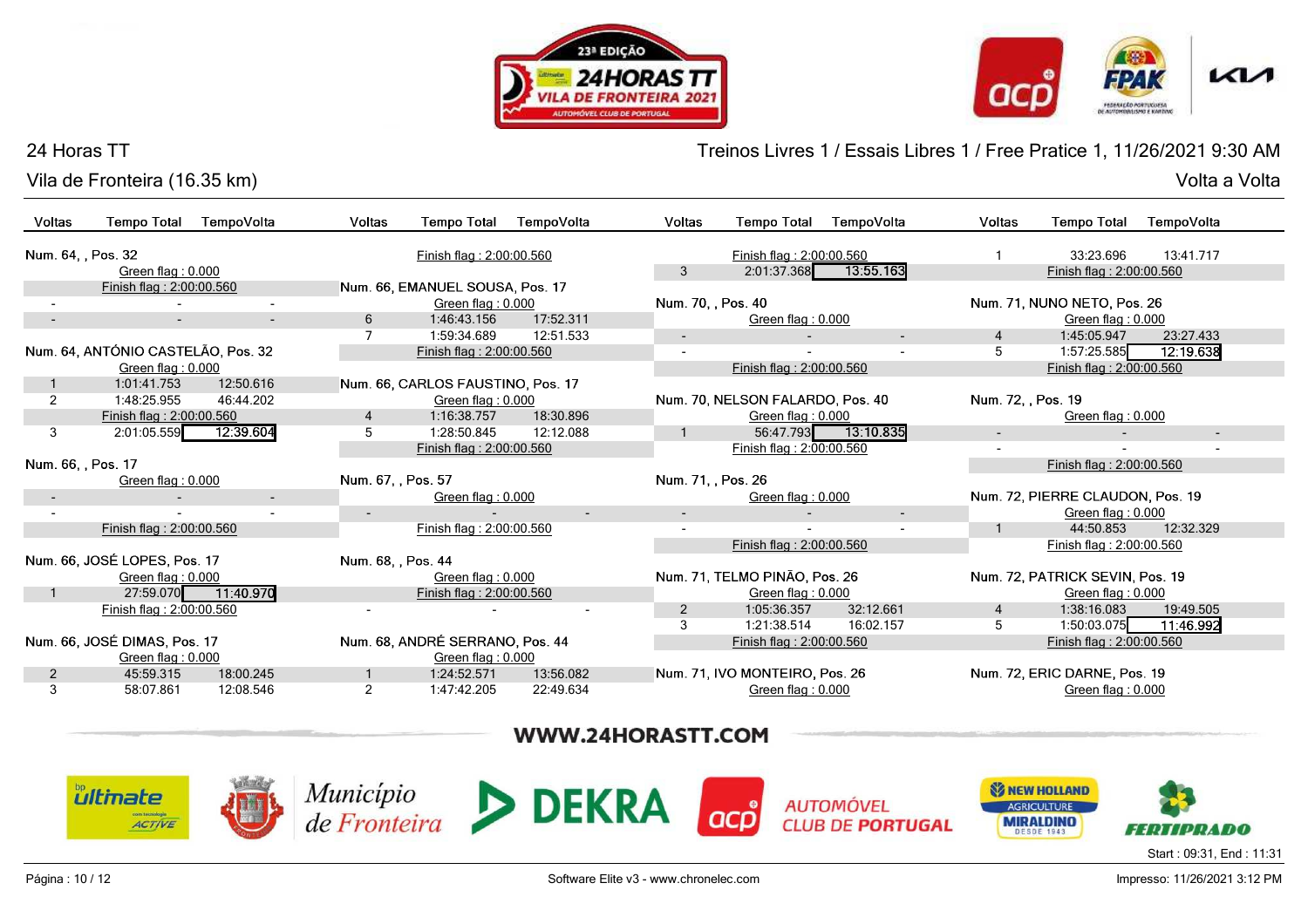





## 24 Horas TT

Treinos Livres 1 / Essais Libres 1 / Free Pratice 1, 11/26/2021 9:30 AM

| Vila de Fronteira (16.35 km) |  |  |
|------------------------------|--|--|
|------------------------------|--|--|

Volta a Volta Volta a Volta

| Voltas            | <b>Tempo Total</b>                 | TempoVolta | Voltas | <b>Tempo Total</b><br>TempoVolta                      | Voltas            | <b>Tempo Total</b> | TempoVolta              | <b>Tempo Total</b><br>Voltas | TempoVolta               |
|-------------------|------------------------------------|------------|--------|-------------------------------------------------------|-------------------|--------------------|-------------------------|------------------------------|--------------------------|
|                   | Num. 72, ERIC DARNE, Pos. 19       |            |        |                                                       |                   |                    |                         |                              |                          |
| $\overline{2}$    | 1:05:55.043                        | 21:04.190  |        |                                                       |                   |                    |                         |                              |                          |
| $\mathbf{3}$      | 1:18:26.578                        | 12:31.535  |        |                                                       |                   |                    |                         |                              |                          |
|                   | Finish flag: 2:00:00.560           |            |        |                                                       |                   |                    |                         |                              |                          |
| Num. 76, , Pos. 5 |                                    |            |        |                                                       |                   |                    |                         |                              |                          |
|                   | Green flag: 0.000                  |            |        |                                                       |                   |                    |                         |                              |                          |
|                   |                                    | $\sim$     |        |                                                       |                   |                    |                         |                              |                          |
|                   | Finish flag: 2:00:00.560           |            |        |                                                       |                   |                    |                         |                              |                          |
|                   | Num. 76, RUI MANUEL AIRES, Pos. 5  |            |        |                                                       |                   |                    |                         |                              |                          |
|                   | Green flag: 0.000                  |            |        |                                                       |                   |                    |                         |                              |                          |
| 4                 | 1:25:56.380                        | 25:07.653  |        |                                                       |                   |                    |                         |                              |                          |
| $5\phantom{.0}$   | 1:37:07.202                        | 11:10.822  |        |                                                       |                   |                    |                         |                              |                          |
| $6\phantom{.}$    | 1:48:09.180                        | 11:01.978  |        |                                                       |                   |                    |                         |                              |                          |
|                   | Finish flag: 2:00:00.560           |            |        |                                                       |                   |                    |                         |                              |                          |
|                   | Num. 76, SEBASTIEN URRUTIA, Pos. 5 |            |        |                                                       |                   |                    |                         |                              |                          |
|                   | Green flag: 0.000                  |            |        |                                                       |                   |                    |                         |                              |                          |
| $\overline{1}$    | 39:12.758                          | 10:34.278  |        |                                                       |                   |                    |                         |                              |                          |
| $\overline{2}$    | 50:11.353                          | 10:58.595  |        |                                                       |                   |                    |                         |                              |                          |
| $\mathfrak{S}$    | 1:00:48.727                        | 10:37.374  |        |                                                       |                   |                    |                         |                              |                          |
|                   | Finish flag: 2:00:00.560           |            |        |                                                       |                   |                    |                         |                              |                          |
|                   | Num. 76, MICHAEL CAZE, Pos. 5      |            |        |                                                       |                   |                    |                         |                              |                          |
|                   | Green flag: 0.000                  |            |        |                                                       |                   |                    |                         |                              |                          |
|                   | Finish flag: 2:00:00.560           |            |        |                                                       |                   |                    |                         |                              |                          |
| $\overline{7}$    | 2:07:26.056                        | 19:16.876  |        |                                                       |                   |                    |                         |                              |                          |
|                   |                                    |            |        |                                                       | WWW.24HORASTT.COM |                    |                         |                              |                          |
|                   |                                    |            |        |                                                       |                   |                    |                         |                              |                          |
|                   |                                    |            |        |                                                       |                   |                    |                         | <b>SI NEW HOLLAND</b>        |                          |
|                   | <b><i><u>ultinate</u></i></b>      |            |        | $\text{Municipio}_{\text{de Fronteira}}$ <b>DEKRA</b> |                   |                    | <b>AUTOMÓVEL</b>        | <b>AGRICULTURE</b>           |                          |
|                   | com tecnologia<br><b>ACTIVE</b>    |            |        |                                                       | <b>acp</b>        |                    | <b>CLUB DE PORTUGAL</b> | <b>MIRALDINO</b>             |                          |
|                   |                                    |            |        |                                                       |                   |                    |                         |                              | <b>FERTIPRADO</b>        |
|                   |                                    |            |        |                                                       |                   |                    |                         |                              | Start: 09:31, End: 11:31 |